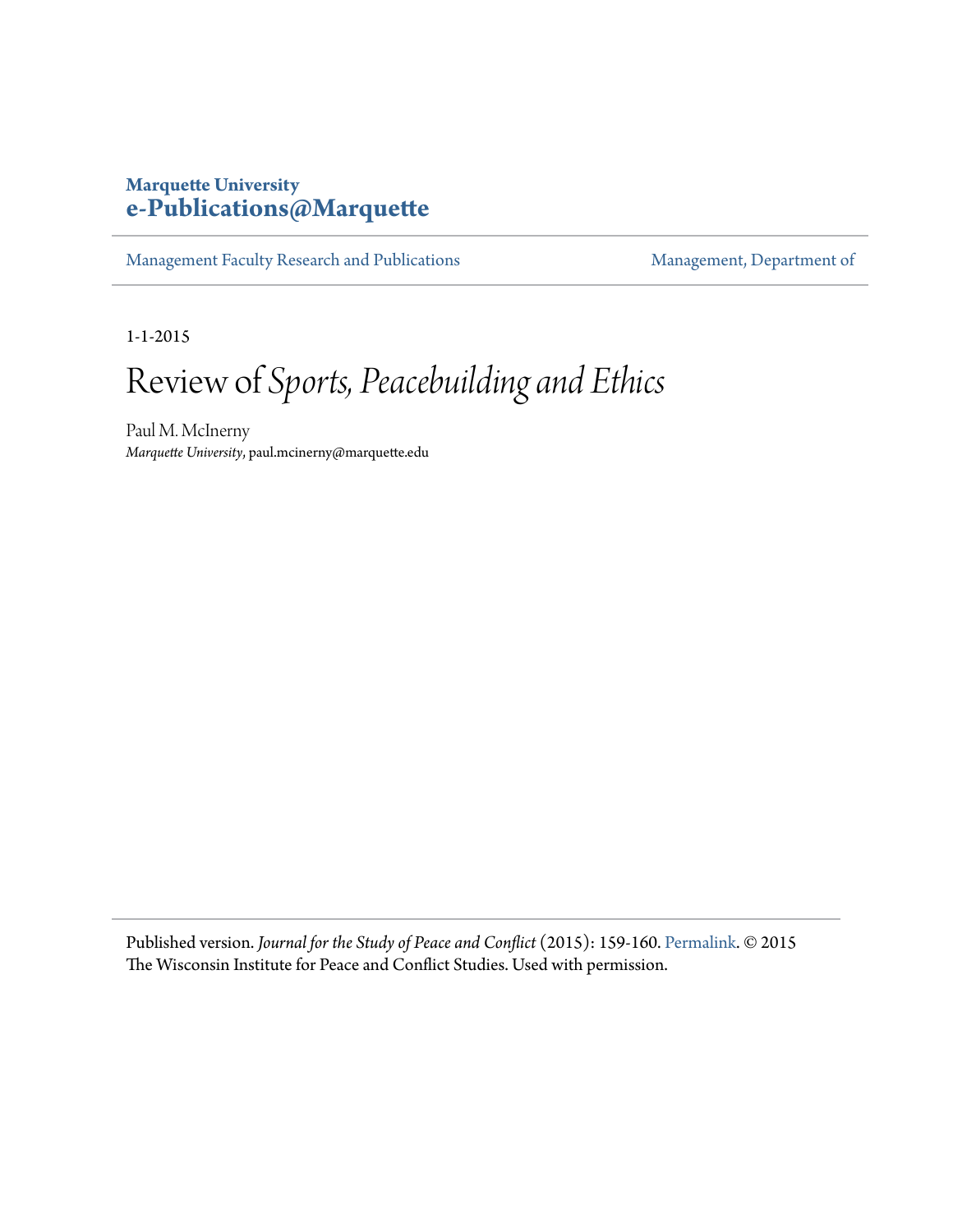*Sports, Peacebuilding and Ethics*, Linda M. Johnston, editor. New Brunswick, NJ: Transaction Publishers, 2014. Paperback, 211 pages, notes, author biographies, \$40.00. ISBN: 978-1-4128-5388-0.

*Sports, Peacebuilding and Ethics* features a distinguished group of scholar/practitioners examining questions and challenges of sport within the peacebuilding framework as well as several ethical dimensions of athletics. The editor and coordinator of the work Linda M. Johnston – executive director of the Siegel Institute for Leadership, Ethics, and Character and a professor at Kennesaw State University, and president of the International Peace Research Association Foundation – described the approach as a polygon, employing several divergent approaches. Thus the reader will experience a wide-ranging variety of articles.

The strongest feature of the book addresses sport as a component of a peacebuilding process in a post-war or conflict arena. The use of sport as an ingredient in peace-restoration is not new – the ancient Olympic games were developed in part to interrupt the wars among the Peloponnesian city-states. Recognition of sports within peacebuilding operations has grown substantially in the last twenty years as a result of the United Nations formally incorporating sport in many of its restorative operations. Sport in various forms has contributed to bringing together combatants to begin rebuilding trust and community.

The opening article by Johnston and Claudia Stura, "The Role of Sports in Peacebuilding," posits sport not as a panacea but as a possible vibrant component of an overall peace program. They interviewed fourteen sport project managers running active programs in countries such as Northern Ireland, Jordan, Sri Lanka, Turkey, Lebanon, Iraq, Bosnia-Herzegovina, Palestine, Israel, and several others. Common elements of success included: team sport programs aimed at children emphasizing the educational aspects of participation, while not overtly promoting peacebuilding; locally run, long-range sport programs integrated into larger peacebuilding efforts; establishing political-free atmospheres; mixing and pairing individuals and teams to breakdown polarization; lessening the competitive elements of sport; and the careful selection and continuous training of coaches overseeing the activities. The programs succeeded in building trust, mutual respect, open mindedness and listening skills along with other benefits in participants.

In "Sports in the Psychological and Social Demobilization of Child Soldiers" Kim Fletcher and Peter St. Pierre build a theoretical social and psychological framework for child-specific disarmament, demobilization and reintegration programs. Sport has evolved in the reintegration of child soldiers from an unofficial activity to fill free time to being a formal component of rehabilitation requiring careful administration to be successful.

Adults also benefit from peacebuilding programs utilizing sports; two examples were related. Susan Hillyer wrote a personal account in "Coaching Women's Softball in Iran: The Tale of One American's Journey toward Peace and Understanding through Sports." Invited to Iran to help develop women's sports, she visited the country ten times between 2000 and 2007 introducing softball. Her article centers on the 2007 Iran-USA Friendship Games. Hillyer noted: "Through softball, we came into genuine relationship with one another. Through sharing this experience, we grew in our understanding of respect, fairness, cooperation, dignity, and vulnerability. (pg. 66)"